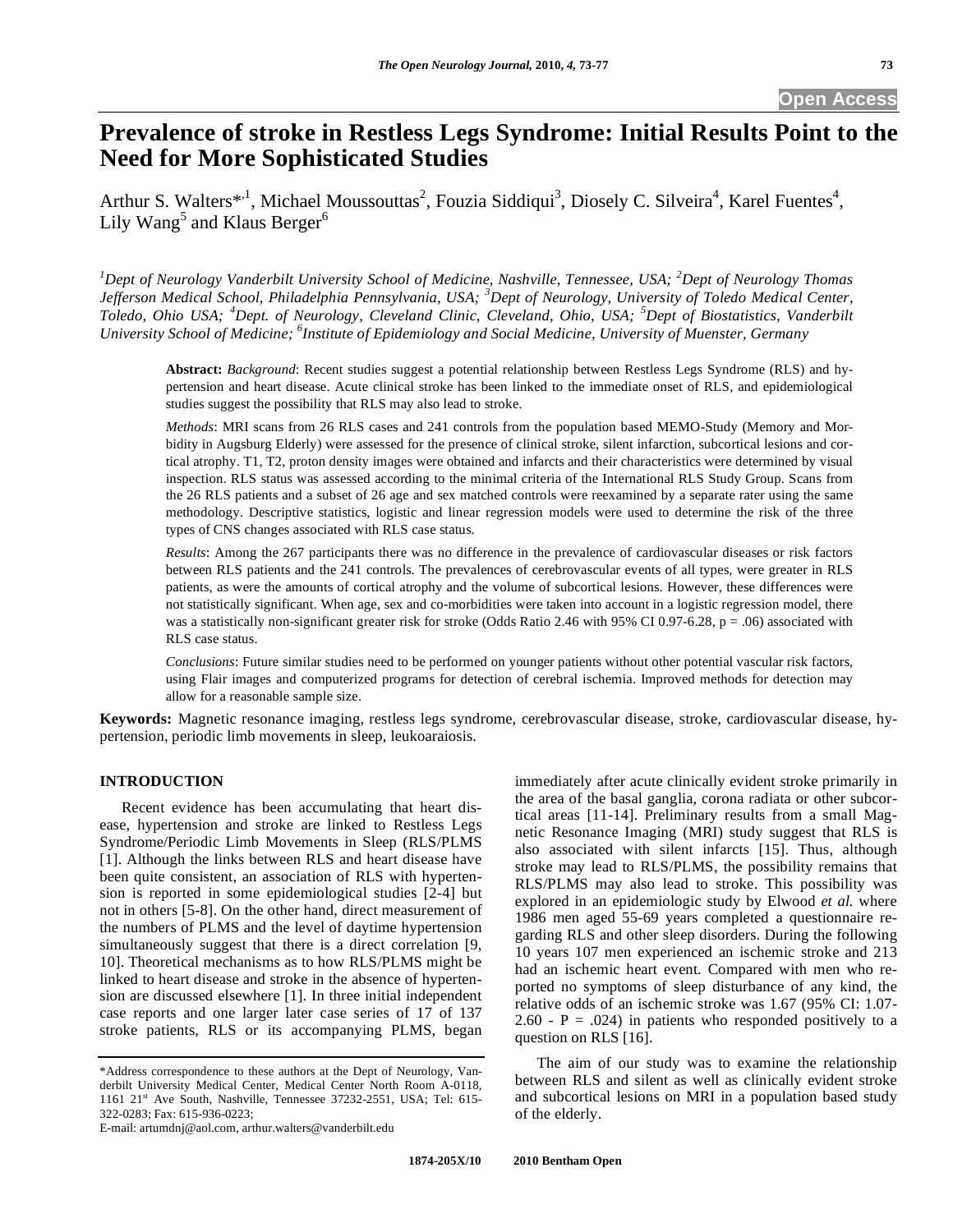#### **METHODS**

 The MEMO (Memory and Morbidity in Augsburg Elderly) Study [8] is a follow-up project of the 1989-90 World Health Organization "Monitoring Trends and Determinants in Cardiovascular Disease" (MONICA) Survey in Augsburg, Southern Germany. MEMO examines cognitive function and risk factors for neurodegenerative diseases in the elderly. It was part of the "Cardiovascular Determinants of Dementia (CASCADE) Study" a European multicenter study with the objective of evaluating the effects of cardiovascular risk factors on cerebral morphology among community-dwelling elderly men and women. The MEMO Study was restricted to participants of the second MONICA survey, who were aged 65 or older on October 1, 1997, and lived in the city of Augsburg or one of two neighboring suburbs. Sampling of participants was done by age group  $(65-69, 70-74, > 75)$  to represent a broad range between age 65 and 83. The overall response rate of the eligible ( $n = 635$ ) MONICA participants was 60.6%, yielding 385 MEMO participants. Informed consent was obtained from all study participants before their examination.

#### **MRI Measurements**

 A cerebral MRI of the brain was performed in 267 study participants without contraindications. 118 participants did not receive an MRI because of metal body implants, artificial eye lenses or claustrophobia, or refusal of scanning. Participants with MRI were slightly younger (72.3 versus 73.7 years,  $p = 0.003$ ) and more often male (52.2 versus 47.8%,  $p = 0.77$ ). All MRI scans were performed using a Phillips (Best, The Netherlands) 1.5 tesla machine at the Department of Radiology, Central Hospital of Augsburg. The MRI protocol included proton density (PD), T1, and T2 weighted images acquired with spin echo sequences with 20 axial slices, 5 or 6 mm thick, with an interslice gap of 1 or 1.2 mm, respectively. All MRI scans were first examined visually by a single reader for periventricular and subcortical lesions, infarcts, and cortical as well as subcortical atrophy using an established rating scale [17]. Subcortical lesions were focal signal hyperintensities on proton density and T2 weighted scans, which were not seen or exhibited only faint hypointensity on T1-weighted images. Periventricular lesions were abnormalities directly abutting the lateral ventricle. They were graded on a severity scale (0-3) at the frontal and occipital horns and the body of the lateral ventricle, with the total periventricular lesion score being the sum of these three scores. Subcortical lesions were hyperintense foci separated from the lateral ventricle. They were graded by size (small, medium, and large) and number. The total volume of subcortical lesions was assessed by multiplying each lesion by a size-dependent constant (0.0042 for small lesions, 0.114 for medium lesions, and 0.95 for large lesions) and by subsequent summation of the results. Infarcts were focal abnormalities with clearly defined borders, and they were isointense to cerebrospinal fluid on all sequences with a diameter >2 mm. Cortical atrophy was qualitatively assessed by a semi quantitative scale (0-3) applied to each lobe and to the sylvian fissure. The sum of the lobar scores represented the total cortical atrophy score (range 0-15). Subcortical atrophy was defined as the average of ventricular indexes relative to the width of the hemispheres measured at the level of frontal horns, occipital horns, and caudate nuclei [18].

 The MRI scans of 26 RLS cases and 26 of the 241 noncases matched for age and sex, were examined visually a second time in a blinded fashion by one of us (MM) at Thomas Jefferson University in Philadelphia, PA, USA. This was implemented to determine the consistency of infarct quantification *via* the use of a different rating scale.(18) For the second rating MRI T2 and proton density images were used to quantify the degree of subcortical lesions (leukoaraiosis) using the scale developed by the European Task Force on Age Related Subcortical Changes, and described elsewhere [19]. Briefly, subcortical ischemic changes were considered ill-defined hyperintensities >=5mm in diameter, and lacunar infarctions were considered well-defined areas of >2mm diameter with characteristics similar to CSF. Five different areas were assessed bilaterally for the presence of such lesions - the frontal areas, the parieto-occipital areas, the temporal areas, the diencephalic region (including the striatum, pallidum, thalamus, internal/external capsules, and insula), and the infratentorial region (including pons, cerebellum, mesencephalon, and medulla). Within the diencephalic region, lesions were scored as 0 if none were present that met measurement criteria, as 1 if a single focal lesion was present, as 2 if more than one lesion was present, and as 3 if lesions were confluent. Within the remaining anatomic locations, leukoaraiosis was scored as 0 if no lesions were present that met measurement criteria, as 1 if only focal lesions were present, as 2 if the lesions were confluent, and as 3 for diffuse involvement. A maximum total of 30 points per scan/patient were possible based on this rating scale. The correlation between these two classifications based on different scales was high (spearman rank correlation coefficient rho= $0.78$ , p< $0.001$ ).

#### **Other Methodology**

 General medical history, history of neurological and psychiatric diseases, family history, and current medication was assessed in a face to face interview in all participants. A stroke classification based on clinical symptoms was defined as one or more positive answers to a stroke symptom questionnaire and subsequent validation by medical records [20]. Silent infarction was defined as the presence of a hypodense (T1) or hyperdense (T2, proton density) lesion of  $>2$  mm on the MRI scan and the answer 'No' to the question 'Did you ever have a stroke that was diagnosed by a physician?' made by the respective participant. In addition, all participants received a standardized neurological examination by one of two physicians. RLS was diagnosed according to questions assessing the International RLS Study Group diagnostic criteria [8, 21]. The RLS diagnosis was validated by either of the two physicians who were blinded to the results of the questions. In the group of MEMO participants with MRI this yielded twenty six RLS cases and 241 non cases. Blood was collected in all participants in a standardized way directly after the interview. The intima media thickness of the carotid artery was determined by B-mode ultrasonography using a standard protocol, but restricted to 120 participants due to logistic reasons.

#### **Statistical Analysis**

 Differences in categorical variables were compared between RLS cases and non-cases using the chi-squared test or the Fisher's exact test (if more than 20% of the expected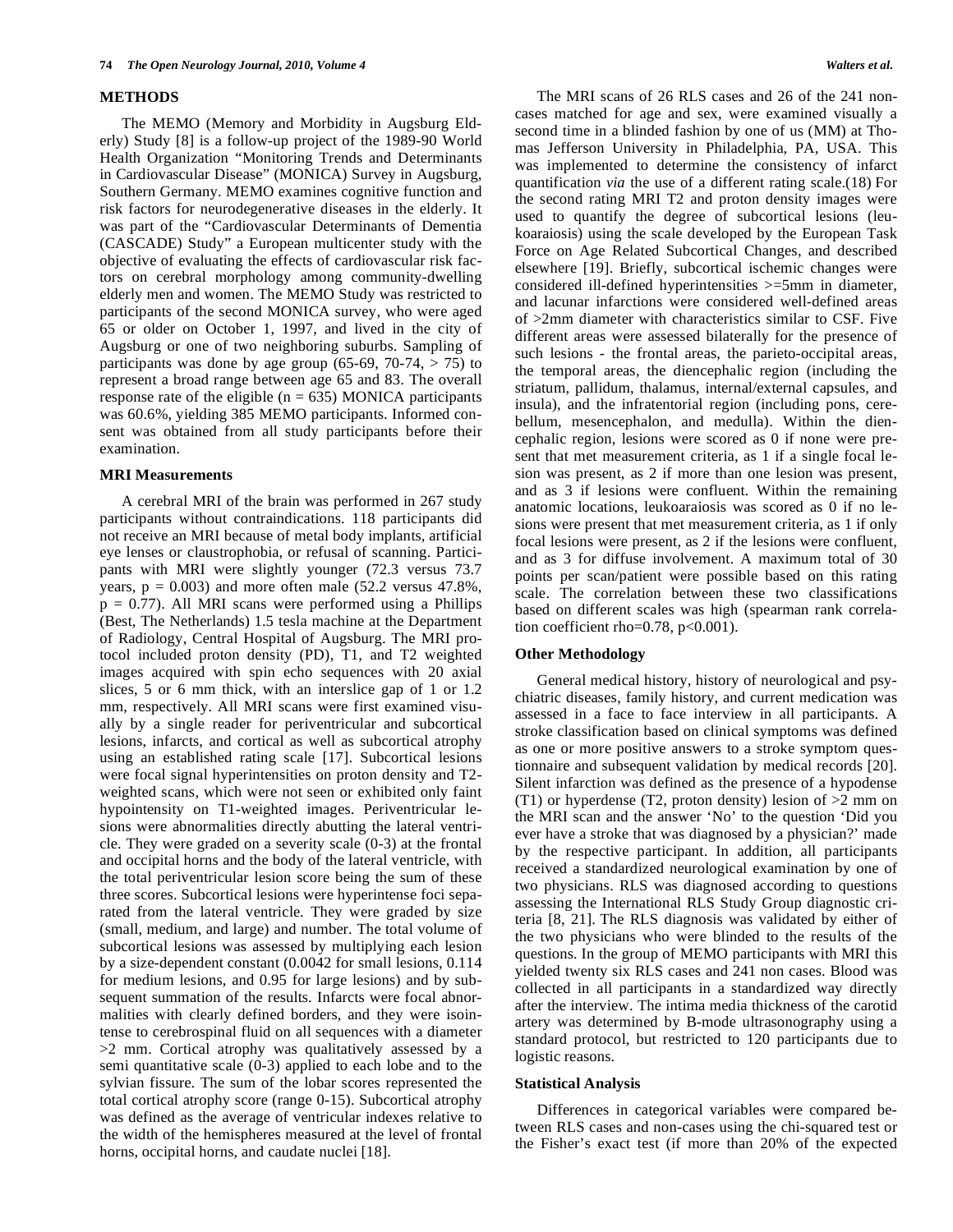counts were 5 or less). Differences in continuous variables were tested with Student's t-test. Serum levels for CRP and the subcortical lesion volume variable were log-transformed to approximate normal distribution. A logistic regression model was applied to determine the Odds Ratio (OR) of RLS case status for the dichotomized (yes-no) variables silent infarction, all stroke, and presence of large subcortical lesions. These outcomes were the dependent variable in the respective model and RLS case , age, gender and co morbidities were included as the independent variables. For the subcortical lesion volume and the cerebral atrophy analysis a linear regression model was used with the log-transformed volume and the atrophy score being the respective dependent variable and the variables listed above being the independent variables. All analyses were done using the Stata statistical package (version 9.0).

 For the comorbidity adjustment two grouping variables were generated, one included vascular comorbidities (histories of either myocardial infarction or diabetes or heart failure or operation of the heart or large arteries), the other joint and bone related conditions (histories of either arthritis or operation of the large joints). These two grouping variables were coded 1 if one or more of the listed comorbidities were reported. Grouping of comorbidities was done to restrict the number of adjustment variables given the limited number of RLS cases.

# **RESULTS**

 The prevalence of RLS among the 267 study participants with a cerebral MRI was 9.7%. This is comparable to the prevalence of RLS found in population based studies [2-7]. The overall prevalence of silent infarction in this sample was 12.7% and that of all strokes, regardless if detected by MRI or clinical history or both, was 19.5%.

 There was no significant difference in the prevalence of vascular risk factors or medical conditions between the 26 RLS patients and all 241 non-cases (Table **1**). There was a clearly higher all-stroke prevalence among the RLS cases than among non-cases, but this difference was not statistically significant (Table **2**). When age, sex and co- morbidities were taken into account in a logistic regression model, RLS case status was associated with a higher non-significant risk for stroke (Odds Ratio 2.46 with 95% CI 0.97-6.28, p=0.06). The prevalence of silent infarctions and large subcortical lesions was also higher among the 26 RLS cases compared to the 241 controls but this result was also not statistically significant (Table **2**). Similarly, the RLS cases had slightly more affected subcortical (volume) and more cerebral atrophy than the controls in univariate analysis. These differences were also not statistically significant. Additional adjustment for age, sex and comorbidities in a linear regression model with cerebral atrophy score as the dependent variable did not change the conclusions of these results either. Sensitivities, specificities, positive and negative pre-

**Table 1. Clinical Characteristics of the MEMO Study Participants According to RLS Status** 

|                                                  | <b>RLS Cases</b><br>$N = 26$ | <b>Controls</b><br>$N = 241$ | $\mathbf{P}$ |
|--------------------------------------------------|------------------------------|------------------------------|--------------|
| Age, mean                                        | 71.8(4.2)                    | 72.3(4.4)                    | 0.62         |
| Systolic. Blood pressure, mean                   | 142.5(17.1)                  | 143.6(16.9)                  | 0.77         |
| Diastolic. Blood pressure, mean                  | 81.7(7.3)                    | 82.2 (9.4)                   | 0.78         |
| Hypertension measured $\frac{1}{2}$ , %          | 61.5                         | 60.2                         | 0.89         |
| History <sup>2</sup> of hypertension, %          | 42.3                         | 47.7                         | 0.87         |
| History <sup>2</sup> of diabetes, %              | 0.0                          | 9.1                          | 0.25         |
| Blood glucose, mean mg/dl                        | 96.5(2.2)                    | 106.9(2.4)                   | 0.14         |
| History <sup>2</sup> of myocardial infarction, % | 3.9                          | 7.5                          | 0.79         |
| History <sup>2</sup> of heart failure, %         | 7.7                          | 10.0                         | 0.18         |
| History <sup>2</sup> of cancer, %                | 0.0                          | 3.3                          | 0.35         |
| BMI, mean                                        | 27.4(3.2)                    | 27.9(3.7)                    | 0.49         |
| Total cholesterol, mean mg/dl                    | 258.2 (42.8)                 | 264.7 (44.3)                 | 0.47         |
| HDL-Cholesterol, mean mg/dl                      | 50.3(9.7)                    | 49.7 (13.2)                  | 0.82         |
| Ln Lpa <sup>3</sup> , mean (SD) mg/dl            | 3.22(1.06)                   | 3.21(1.15)                   | 0.65         |
| Ln CrP <sup>4</sup> , mean (SD) mg/dl            | 0.53(1.10)                   | 0.70(1.07)                   | 0.45         |
| Creatinine, mg/dl                                | 1.13(0.49)                   | 1.08(0.30)                   | 0.48         |
| Intima media right, mean mm                      | 0.887(0.127)                 | 0.916(0.118)                 | 0.41         |
| Thickness <sup>5</sup> left, mean mm             | 0.909(0.108)                 | 0.918(0.124)                 | 0.78         |

Numbers in parentheses indicate standard deviations.

<sup>1</sup>Systolic blood pressure >=140 mmHg and/ or diastolic blood pressure >= 90 mmHg.

<sup>2</sup>Self reported history of a doctor diagnosis.

<sup>3</sup>Means (SD) of log-transformed Lpa values, representing geometric means of (cases) and (non-cases).

4 Means (SD) of log-transformed CrP values, representing geometric means of (cases) and (non-cases).

5 Restricted to 14 cases and 106 controls.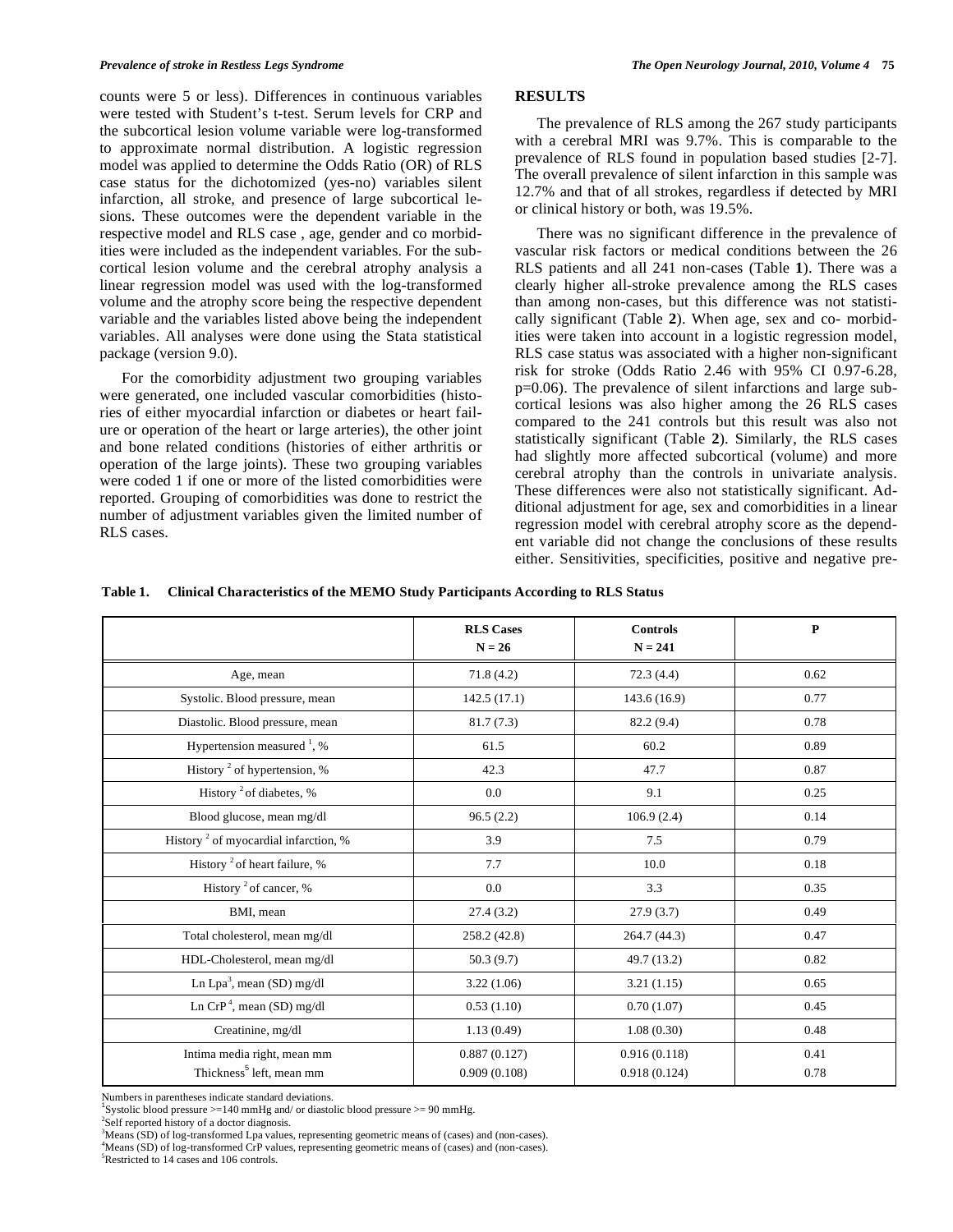**Table 2. MRI Findings According to RLS Case Status** 

|                                                         | <b>RLS</b> cases<br>$N = 26$ | controls<br>$N = 241$ | p <sup>6</sup> |                                                   | $\mathbf{p}^{\prime}$ |
|---------------------------------------------------------|------------------------------|-----------------------|----------------|---------------------------------------------------|-----------------------|
| <b>Dichotomous outcomes</b>                             |                              |                       |                | Odds Ratio [95% CI]                               |                       |
| All stroke <sup><math>1</math></sup>                    | $30.8\%$ (8)                 | 18.3% (44)            | 0.13           | $2.46$ [0.97 – 6.28] <sup>4</sup>                 | 0.06                  |
| Silent infarction $2$                                   | $19.2\%$ (5)                 | 12.0% (29)            | 0.30           | 2.11 $[0.71 - 6.27]$ <sup>4</sup>                 | 0.18                  |
| LargeSCL $(>= 10$ mm $)^3$                              | $42.3\%$ (11)                | 36.9% (89)            | 0.60           | 1.35 $[0.56 - 3.22]$ <sup>4</sup>                 | 0.50                  |
| <b>Continous outcomes</b>                               | <b>RLS</b> cases<br>$N = 26$ | controls<br>$N = 241$ | p <sup>6</sup> | <b>Regression</b><br>coefficient $\beta$ [95% CI] | $\mathbf{p}^7$        |
| Subcortical lesion volume, log-<br>transformed mean, ml | $-0.92$                      | $-1.06$               | 0.75           | $0.20$ [-0.69 – 1.08] <sup>5</sup>                | 0.66                  |
| Cerebral atrophy score, mean                            | 8.96                         | 8.58                  | 0.48           | $0.56$ [-0.44 – 1.56] <sup>5</sup>                | 0.27                  |

For Dichotomous outcomes numbers in parentheses equal number of patients.

1 Detected by MRI and/or by clinical history validated through medical record review.

2 Defined as an answer "no" to the question about physician diagnosed stroke but with an ischemic lesion on MRI.

3 SCL denotes large subcortical lesion.

<sup>4</sup>Odds ratio and its 95% confidence interval, derived from logistic regression analysis with RLS status, age, gender and co morbidities as independent variables.

<sup>5</sup>Regression coefficient and its 95% confidence interval, derived from linear regression analysis with RLS status, age, gender and co morbidities as independent variables.

Unvariate p-value.

 $7$ P-value corresponding to the confidence interval.

dictive values for the relationship of stroke to RLS are shown in Table **3**.

# **DISCUSSION**

 The major finding of this study is that all determined cerebrovascular changes were more frequently observed among RLS cases compared to non-cases. However, these differences did not reach statistical significance. The small number of RLS patients is one likely explanation of the lack of statistical significance between RLS and silent infarcts. Indeed a power analysis revealed that this study had a power of 27% and 15% to detect a significant difference between cases and non-cases for all strokes and silent infarcts, respectively, given the observed prevalences of both. This would imply that a very large sample size would be needed for future studies if the same methods would be applied. However, application of newer MRI techniques such as Flair images that were not available in the MEMO Study, is likely to improve detection of ischemia and may help elucidate true differences between RLS cases and non-cases. In addition, application of sophisticated computer programs for MRI image analysis and infarct detection and measurement, as opposed to the visual rating of strokes by eye in the MEMO Study, might be helpful in this regard . Both the use of Flair images and computerized digital imaging analysis can contribute to enhance precision, sensitivity and, subsequently, might help to reduce sample sizes. Finally, recruiting patients and controls without other vascular risk factors may be important in detecting differences on MRI that could be attributed to RLS alone. This would also be expected to reduce sampler size. Indeed we did a power calculation based on a much smaller but similar study we performed, where Flair images were utilized, automated quantification of infarct burden was employed and, for the purposes of the power calculation, patients with hypertension were eliminated (15). The power analysis was based upon volume load of microvascular disease and not the presence or absence of lesions. A t value of 1.74 was obtained, corresponding to a standardized effect size (Cohen's d) of approximately .78. Assuming this value is clinically meaningful in the power analysis, it was estimated that power could be expected to reach an acceptable level of .80 if about 27 RLS patients and 27 controls were recruited [15].

 Of course, an alternative explanation for our results is that they represent true negative findings. It is also conceivable that the patients more severely affected by cardiovascular and cerebrovascular disease did not volunteer or were unable to participate in this study.

**Table 3. Sensitivity, Specificity, Positive and Negative Predictive Values and their 95% Confidence Intervals for RLS as a Marker for Stroke** 

|               | <b>RLS Cases</b> |        | <b>Controls</b> |           |    |                   |                  |                  |                     |                            |
|---------------|------------------|--------|-----------------|-----------|----|-------------------|------------------|------------------|---------------------|----------------------------|
|               | <b>Total#RLS</b> | Stroke | #No Stroke      | Total#CTL |    | Stroke #No Stroke | Sensitivity (CI) | Specificity(CI)  | Pos Pred Value (CI) | <b>Neg Pred Value (CI)</b> |
| All Stroke    | 26               | 8      | 18              | 241       | 44 | 197               | 0.15(0.06.0.25)  | 0.92(0.88, 0.95) | 0.31(0.13.0.49)     | 0.82(0.77, 0.87)           |
| Silent Stroke | 26               |        | 21              | 241       | 29 | 212               | 0.15(0.03.0.27)  | 0.91(0.87, 0.95) | 0.19(0.04, 0.34)    | 0.88(0.84, 0.92)           |
| Large SCL     | 26               | 11     | 15              | 241       | 89 | 152               | 0.11(0.05, 0.17) | 0.91(0.87, 0.95) | 0.42(0.23, 0.61)    | 0.63(0.57,0.69)            |

sensitivity  $=$  number of pts with RLS and stroke  $/$  total number of pts with stroke.

specificity = number of pts without RLS and without stroke / total number of pts without stroke.

pos predictive value  $=$  # of pts with RLS and stroke  $/$  # of pts with RLS.

 $CI = 95\%$  confidence interval for the proportion.

SCL = Subcortical Lesion.

negative predictive value  $=$  # of pts without stroke and without RLS  $/$  # of pts without RLS.